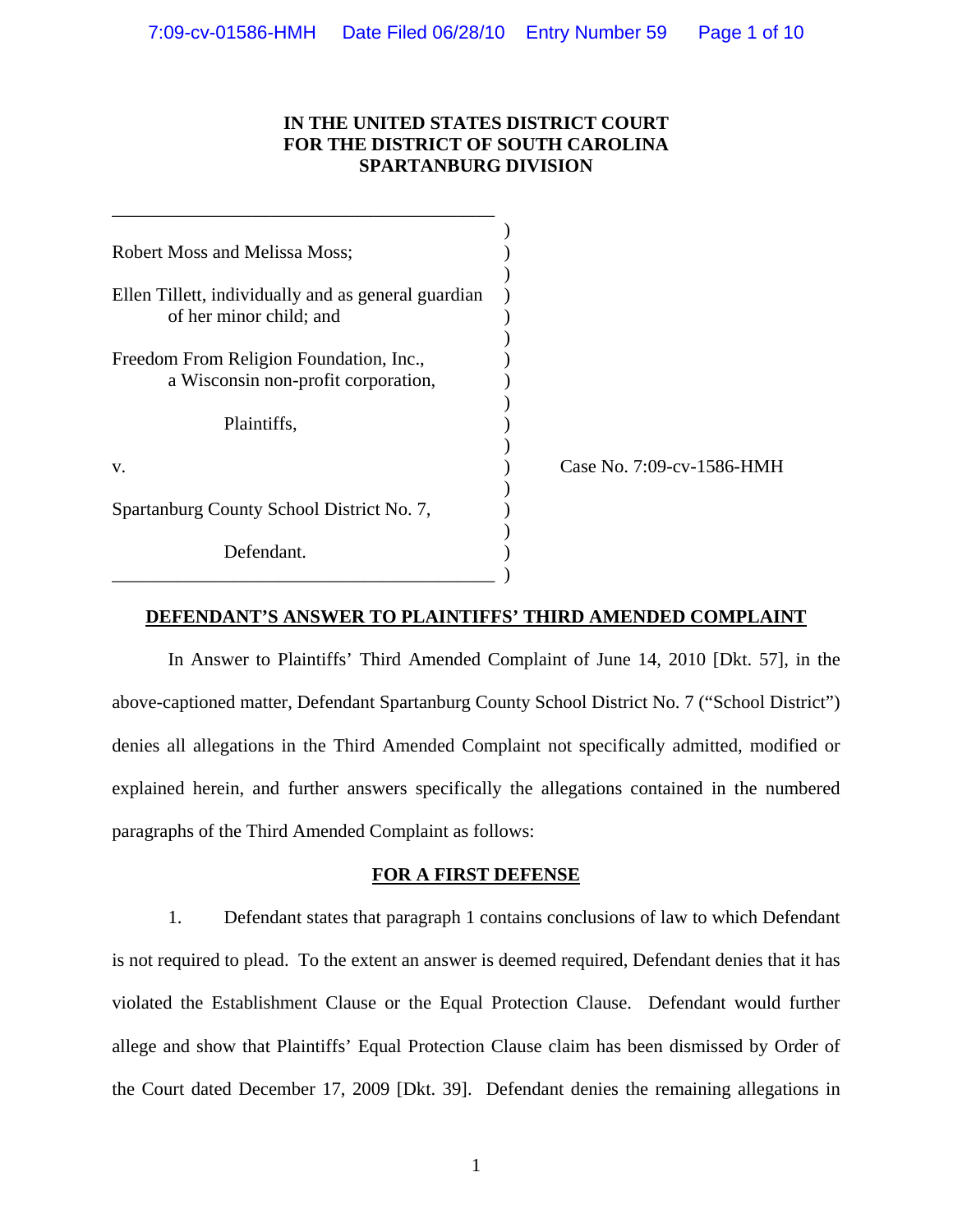## 7:09-cv-01586-HMH Date Filed 06/28/10 Entry Number 59 Page 2 of 10

paragraph 1 for lack of knowledge or information sufficient to form a belief as to their truth.

2. Defendant states that paragraph 2 contains conclusions of law to which Defendant is not required to plead. To the extent an answer is deemed required, Defendant denies that it has deprived Plaintiffs of any constitutional rights or protections and that Plaintiffs are entitled to any relief pursuant to 42 U.S.C. § 1983, and therefore denies that it is liable for attorney's fees under 42 U.S.C. § 1988. Defendant denies the remaining allegations in paragraph 2 for lack of knowledge or information sufficient to form a belief as to their truth.

 3. Defendant states that paragraph 3 contains conclusions of law to which Defendant is not required to plead. To the extent an answer is deemed required, Defendant denies that Plaintiffs are entitled to any relief pursuant to 28 U.S.C. 2201. Defendant denies the remaining allegations in paragraph 3 for lack of knowledge or information sufficient to form a belief as to their truth.

 4. Defendant states that paragraph 4 contains conclusions of law to which Defendant is not required to plead. To the extent an answer is deemed required, Defendant denies the allegations in paragraph 4 for lack of knowledge or information sufficient to form a belief as to their truth.

 5. Defendant states that paragraph 5 contains conclusions of law to which Defendant is not required to plead. To the extent an answer is deemed required, Defendant admits that it operates public schools within the Spartanburg Division of the District of South Carolina. Defendant denies the remaining allegations in paragraph 5 for lack of knowledge or information sufficient to form a belief as to their truth.

6. In response to the allegations of paragraph 6, Defendant admits that Spartanburg High School is a public high school operated by Spartanburg County School District No. 7.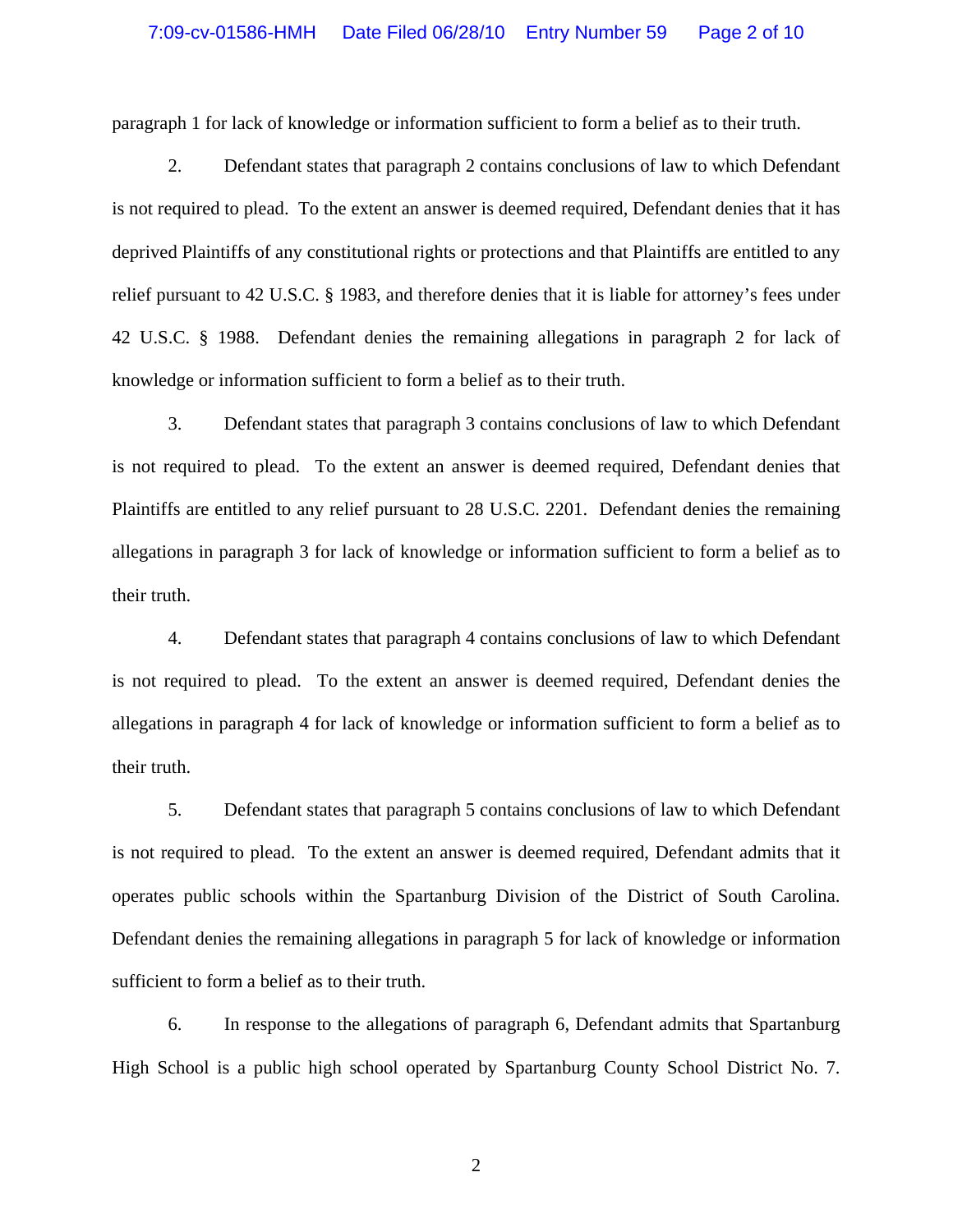## 7:09-cv-01586-HMH Date Filed 06/28/10 Entry Number 59 Page 3 of 10

Defendant further admits, upon information and belief, that Plaintiff Robert Moss is the parent of Plaintiff Melissa Moss, and that Plaintiffs Robert Moss, Melissa Moss, and Ellen Tillet are adult citizens and residents of Spartanburg County, South Carolina. Defendant further admits, upon information and belief, that Plaintiff Ellen Tillett is the parent of a child that was enrolled in the eleventh grade at Spartanburg High School for the 2009-2010 academic year. Defendant denies the remaining allegations in paragraph 6 for lack of knowledge or information sufficient to form a belief as to their truth.

7. Defendant denies the allegations of paragraph 7 and demands strict proof thereof.

 8. In response to the allegations of paragraph 8, Defendant would allege and show that Plaintiffs' Equal Protection Clause claim has been dismissed by Order of the Court dated December 17, 2009 [Dkt. 39]. Defendant denies the remaining allegations in paragraph 8 and demands strict proof thereof.

9. Defendant denies the allegations of paragraph 9 and demands strict proof thereof.

 9(a). Defendant denies the allegations of paragraph 9(a) for lack of knowledge or information sufficient to form a belief as to their truth.

 9(b). In response to the allegations of paragraph 9(b), Defendant admits that the published minutes of the regular meeting of the School District's Board of Trustees held on March 6, 2007, reflect that Ms. Heidi Moss offered public comments at that meeting regarding the School District's adoption of its released time religious instruction policy. Defendant refers the Court to the published minutes of this meeting and denies any and all allegations inconsistent therewith. Defendant denies, upon information and belief, that either Plaintiff Robert Moss, Plaintiff Melissa Moss, or Plaintiff Ellen Tillett have ever made any public comments at any Board meeting concerning the adoption of its released time religious instruction policy.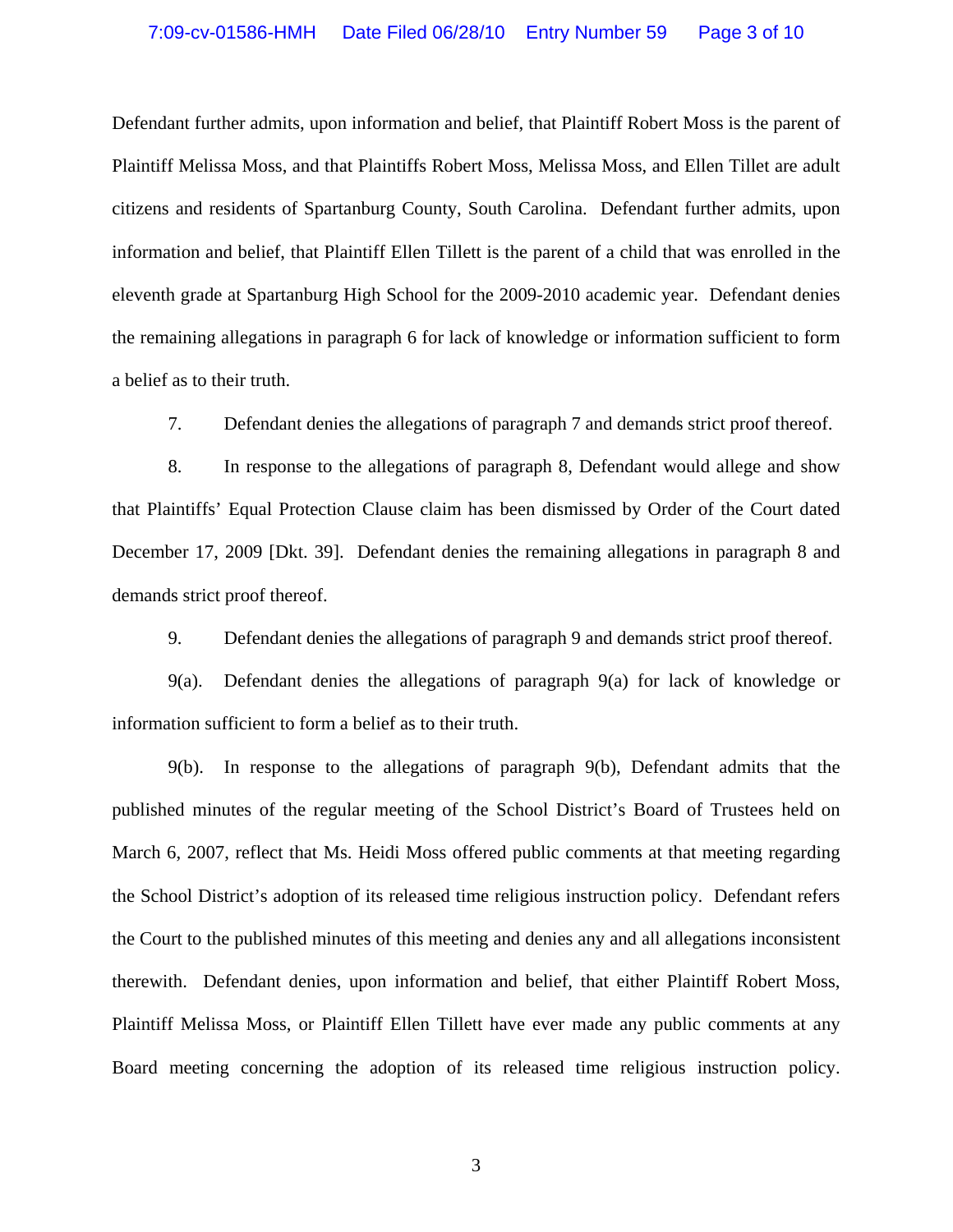#### 7:09-cv-01586-HMH Date Filed 06/28/10 Entry Number 59 Page 4 of 10

Defendant denies the remaining allegations in paragraph 9(b) for lack of knowledge or information sufficient to form a belief as to their truth.

9(c). Defendant denies the allegations in paragraph 9(c) for lack of knowledge or information sufficient to form a belief as to their truth.

 10. Defendant denies the allegations of paragraph 10 for lack of knowledge or information sufficient to form a belief as to their truth.

 11. In response to the allegations of paragraph 11, Defendant admits that S.C. CODE ANN. § 59-149-50(A) provides, in part, "To be eligible for a LIFE scholarship, . . . the student must have graduated from high school with a minimum of a 3.0 cumulative grade average on a 4.0 scale and have scored 1100 or better on the Scholastic Aptitude Test (SAT)." Defendant refers the Court to S.C. CODE ANN. § 59-149-10, et seq., for all terms and provisions of South Carolina's LIFE scholarship and denies any and all allegations inconsistent therewith. Defendant denies the remaining allegations in paragraph 11 and demands strict proof thereof.

12. Defendant denies the allegation of paragraph 12.

13. In response to the allegations of paragraph 13, Defendant denies that it expends public funds in allowing released time religious instruction. Defendant denies the remaining allegations of paragraph 13 for lack of knowledge or information sufficient to form a belief as to their truth.

 14. Defendant denies the allegations of paragraph 14 for lack of knowledge or information sufficient to form a belief as to their truth.

15. Defendant admits the allegations of paragraph 15.

16. Plaintiffs have omitted paragraph 16 of their Third Amended Complaint.

17. Defendant states that paragraph 17 contains conclusions of law to which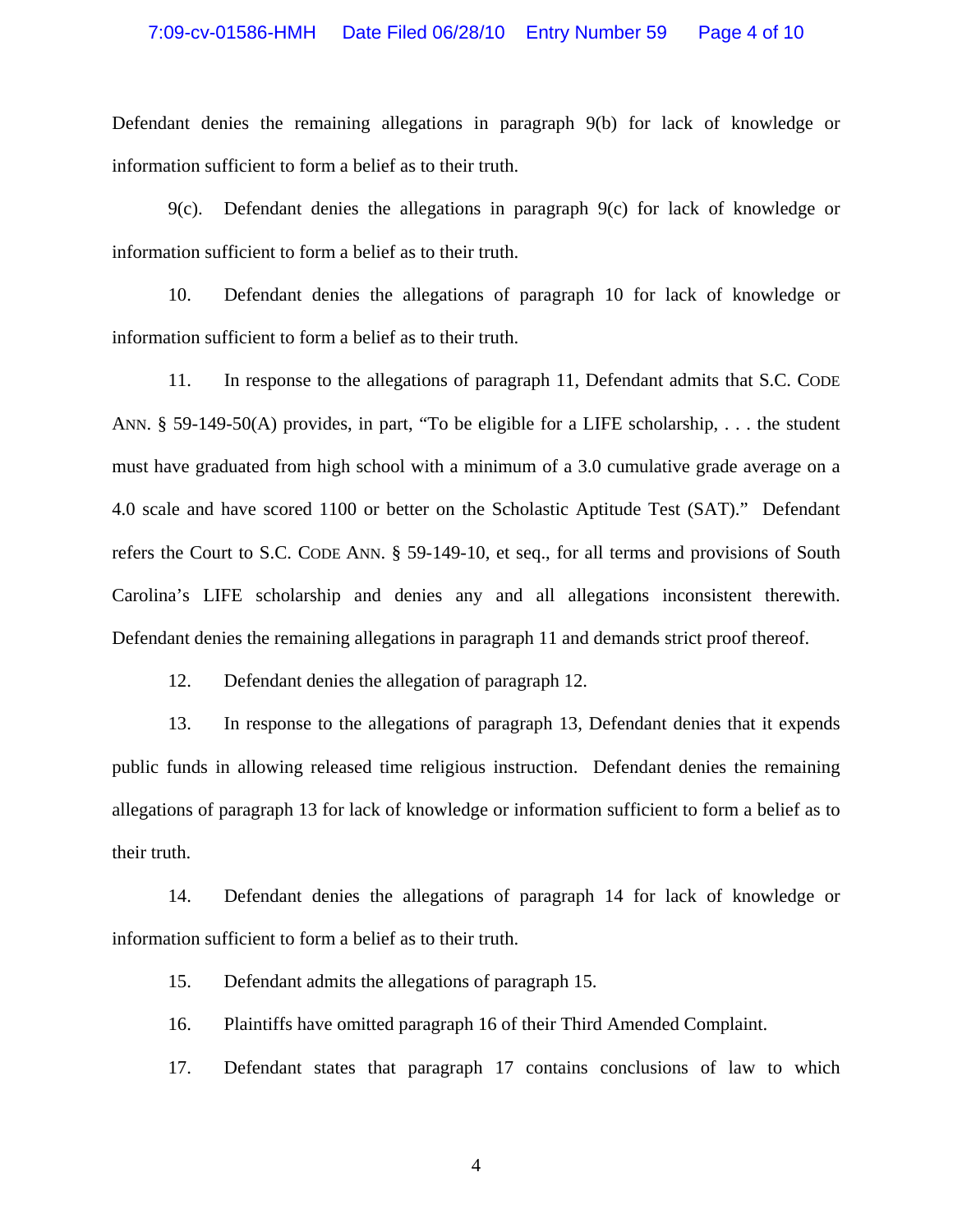#### 7:09-cv-01586-HMH Date Filed 06/28/10 Entry Number 59 Page 5 of 10

Defendant is not required to plead. To the extent an answer is deemed required, Defendant admits that South Carolina has enacted S.C. CODE ANN. § 59-1-460, "Excused school attendance for religious instruction." Defendant refers the Court to the statute for its terms and provisions, and denies any and all allegations inconsistent therewith.

 18. Defendant states that paragraph 18 contains conclusions of law to which Defendant is not required to plead. To the extent an answer is deemed required, Defendant admits that South Carolina has enacted S.C. CODE ANN. § 59-39-112, the "South Carolina Released Time Credit Act." Defendant refers the Court to the Act for its terms and provisions, and denies any and all allegations inconsistent therewith.

 19. In response to the allegations of paragraph 19, Defendant admits that Spartanburg High School is one of the schools operated by the School District, and it is the only high school operated by the School District. Defendant denies the remaining allegations in paragraph 19.

 20. In response to the allegations of paragraph 20, Defendant admits that SCBEST previously offered released time courses to Spartanburg High School students and ceased to do so prior to the passage of 2006 S.C. ACTS 322. Defendant denies the remaining allegations in paragraph 20 for lack of knowledge or information sufficient to form a belief as to their truth.

21. In response to the allegations of paragraph 21, Defendant admits that the published minutes of the regular meeting of the School District's Board of Trustees held on January 9, 2007, reflect that the Board took certain action relating to the adoption of a released time religious instruction policy. Defendant refers the Court to the published minutes of this meeting and denies any allegations inconsistent therewith.

22. In response to the allegations of paragraph 22, Defendant admits that the published minutes of the regular meeting of the School District's Board of Trustees held on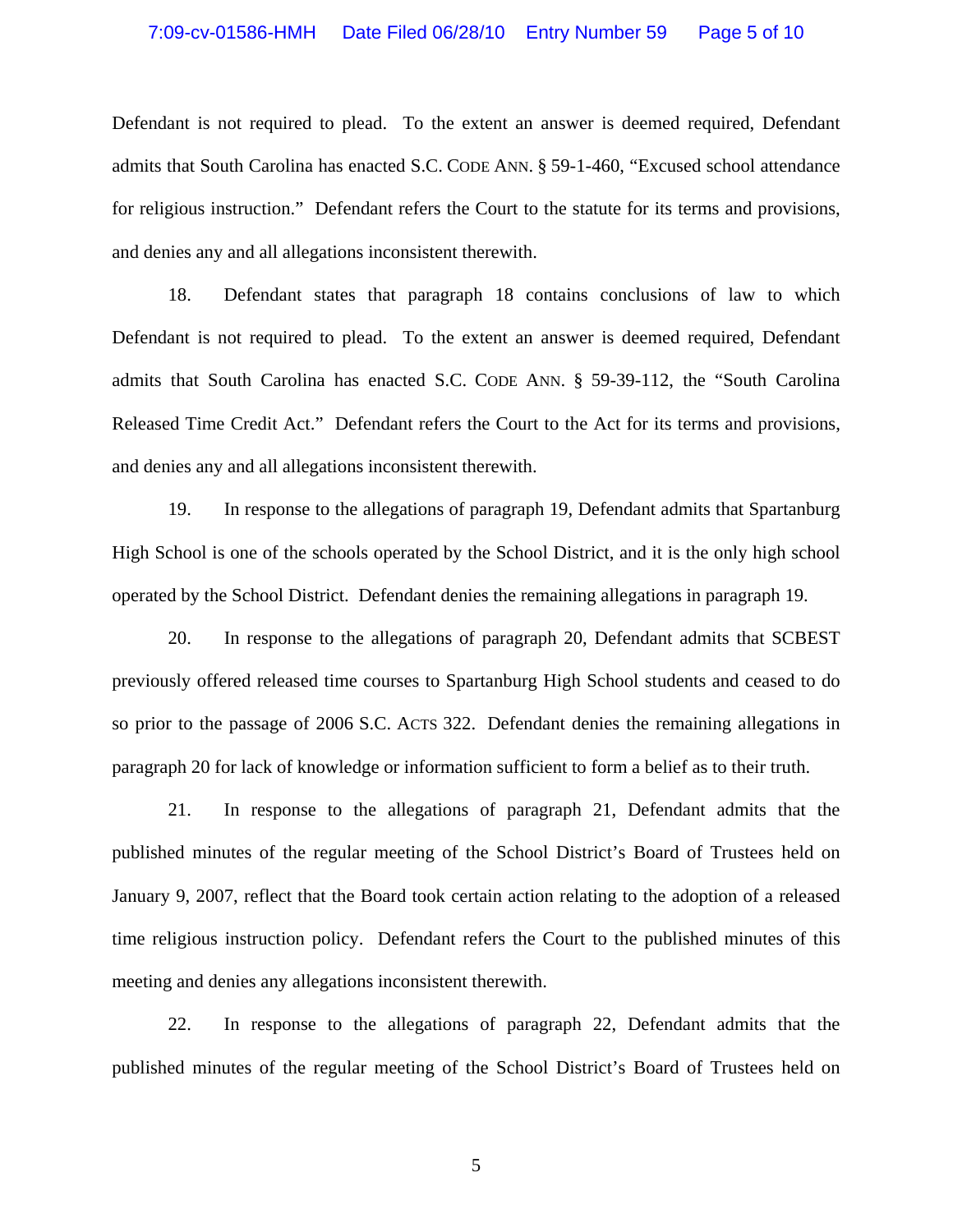## 7:09-cv-01586-HMH Date Filed 06/28/10 Entry Number 59 Page 6 of 10

February 6, 2007, reflect that the Board took certain action relating to the adoption of a released time religious instruction policy. Defendant refers the Court to the published minutes of this meeting and denies any allegations inconsistent therewith.

23. In response to the allegations of paragraph 23, Defendant admits that the published minutes of the regular meeting of the School District's Board of Trustees held on March 6, 2007, reflect that the Board took certain action relating to the adoption of a released time religious instruction policy. Defendant refers the Court to the published minutes of this meeting and denies any allegations inconsistent therewith. Defendant further admits that it has adopted a policy entitled "Released Time for Religious Instruction," Code JHCB, issued March 2007 ("Released Time Policy"). Defendant refers the Court to the Released Time Policy for its terms and provisions, and denies any allegations inconsistent therewith.

24. Defendant denies the allegations of paragraph 24.

25. In response to the allegations of paragraph 25, Defendant admits that during the 2007–08 and 2008–09 academic years, some Spartanburg High School students elected to enroll in a course offered pursuant to the School District's Released Time Policy and taught by SCBEST. Defendant also admits that during the current academic year, some Spartanburg High School students elected to enroll in a course offered pursuant to the School District's Released Time Policy and taught by SCBEST. Defendant denies the remaining allegations of paragraph 25.

26. Defendant denies the allegations of paragraph 26.

27. Defendant denies the allegations of paragraph 27.

28. Defendant states that paragraph 28 contains conclusions of law to which Defendant is not required to plead. To the extent an answer is deemed required, Defendant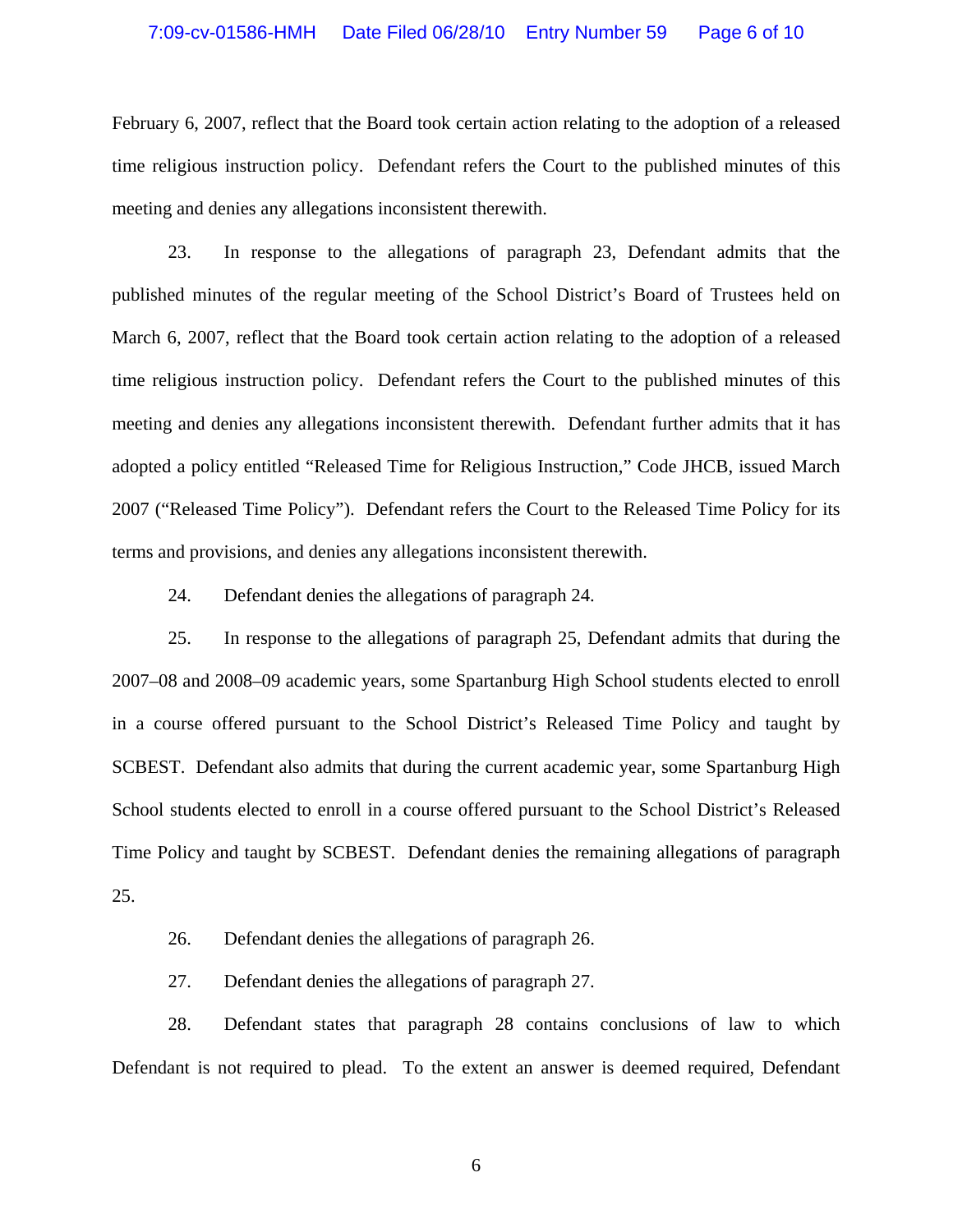admits that S.C. CODE ANN. § 59-29-230 authorizes Defendant to offer elective courses teaching the history and literature of the Old Testament and New Testament eras. Defendant refers the Court to the statute for its terms and provisions and denies any and all allegations inconsistent therewith. Defendant denies the remaining allegations of paragraph 28.

 29. Defendant states that paragraph 29 contains conclusions of law to which Defendant is not required to plead. To the extent an answer is deemed required, Defendant admits that the South Carolina Board of Education has promulgated Regulation 43-273, entitled "Transfers and Withdrawals." Defendant refers the Court to the regulation for its terms and provisions, and denies any and all allegations inconsistent therewith.

30. Defendant states that paragraph 30 contains conclusions of law to which Defendant is not required to plead. To the extent an answer is deemed required, Defendant refers the Court to S.C. CODE ANN. § 59-39-112 and Regulation 43-273 for their terms and provisions, and denies any and all allegations inconsistent therewith.

31. Defendant states that paragraph 31 contains conclusions of law to which Defendant is not required to plead. To the extent an answer is deemed required, Defendant refers the Court to Regulation 43-273 for its terms and provisions, and denies any and all allegations inconsistent therewith.

32. Defendant states that paragraph 32 contains conclusions of law to which Defendant is not required to plead. To the extent an answer is deemed required, Defendant refers the Court to S.C. CODE ANN. § 59-39-112 and Regulation 43-273 for their terms and provisions, and denies any and all allegations inconsistent therewith.

33. Defendant states that paragraph 33 contains conclusions of law to which Defendant is not required to plead. To the extent an answer is deemed required, Defendant refers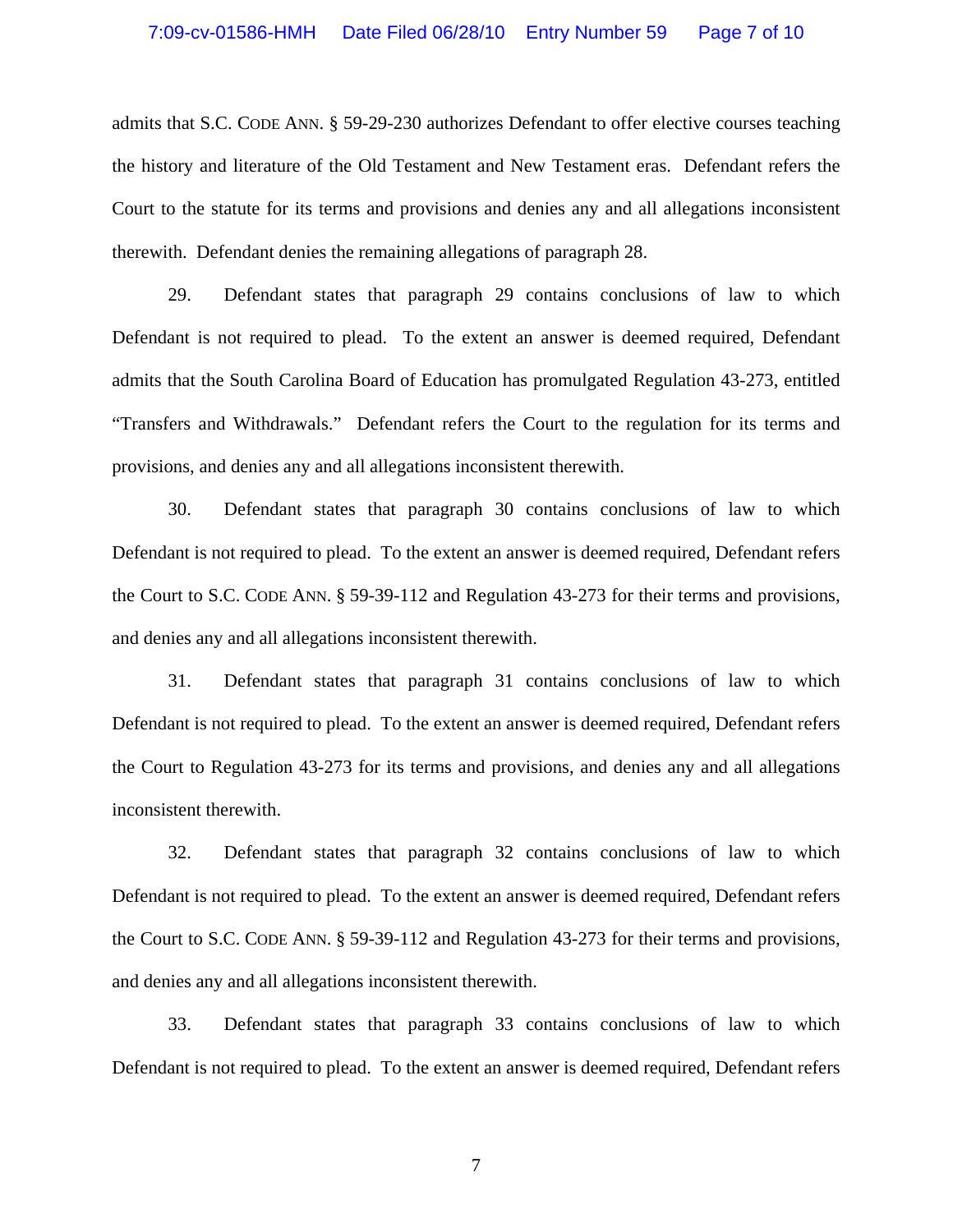the Court to S.C. CODE ANN. § 59-39-112 and Regulation 43-273 for their terms and provisions, and denies any and all allegations inconsistent therewith.

 34. Defendant states that paragraph 34 contains conclusions of law to which Defendant is not required to plead. To the extent an answer is deemed required, Defendant refers the Court to S.C. CODE ANN. § 59-39-112 and Regulation 43-273 for their terms and provisions, and denies any and all allegations inconsistent therewith.

 35. Defendant states that paragraph 35 contains conclusions of law to which Defendant is not required to plead. To the extent an answer is deemed required, Defendant refers the Court to Regulation 43-273 for its terms and provisions, and denies any and all allegations inconsistent therewith. Defendant admits that Oakbrook Preparatory School is a private school located in Spartanburg, South Carolina. Defendant admits that it has received from Oakbrook Preparatory School grades of Spartanburg High School students who have elected to enroll in a course offered pursuant to the School District's Released Time Policy and taught by SCBEST. Defendant denies the remaining allegations of paragraph 35 for lack of knowledge or information sufficient to form a belief as to their truth.

 36(a). In response to the allegations of paragraph 36(a), Defendant admits that students have been awarded elective credit for completing a course offered under the School District's Released Time Policy. Defendant admits that such elective credits have been entered on those students' official transcripts and factored into those students' grade point averages. Defendant denies the remaining allegations in paragraph 36(a).

36(b). Defendant denies the allegations of paragraph 36(b).

36(c). Defendant denies the allegations of paragraph 36(c).

37. Defendant denies the allegations of paragraph 37.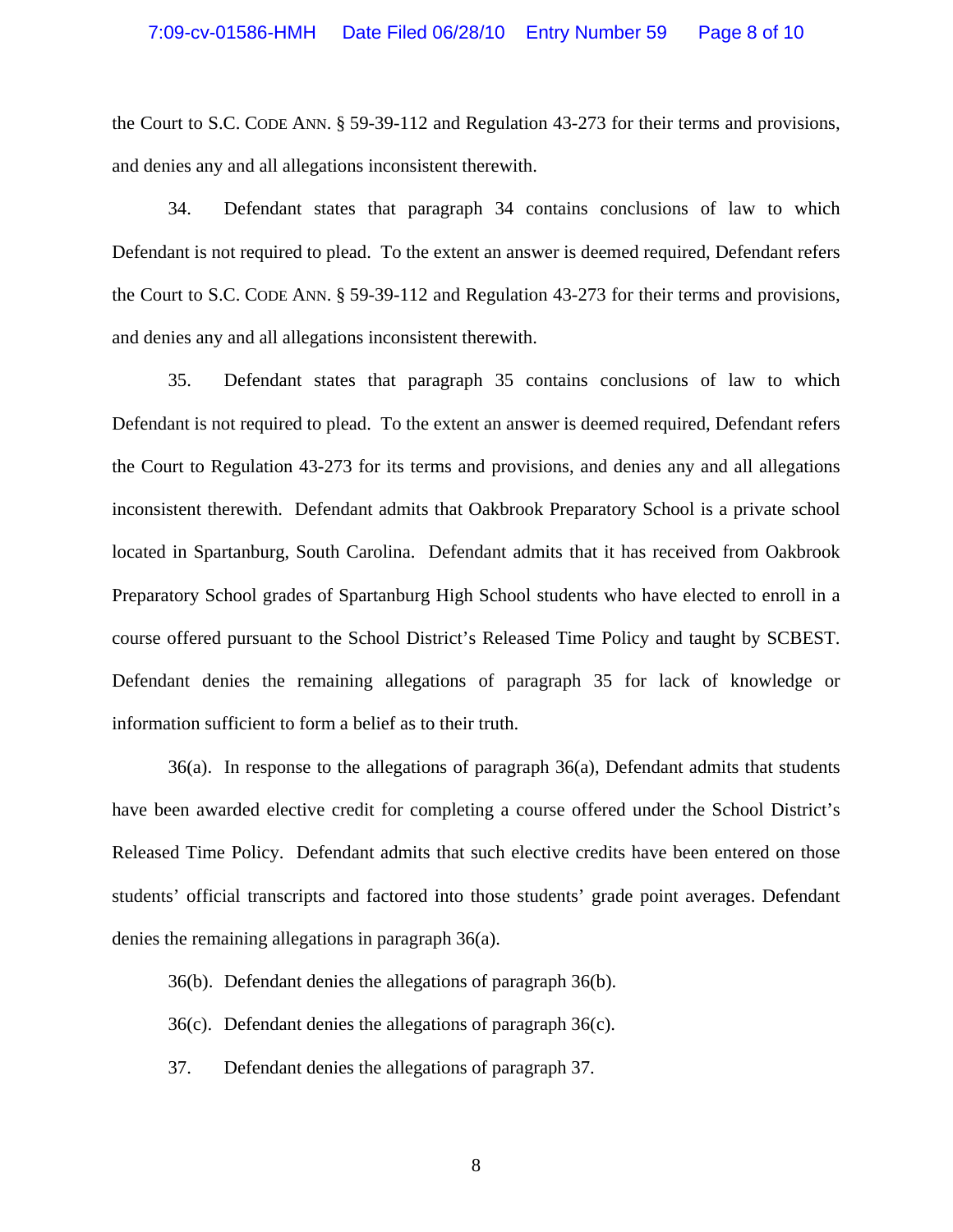#### 7:09-cv-01586-HMH Date Filed 06/28/10 Entry Number 59 Page 9 of 10

38. Defendant states that paragraph 38 contains conclusions of law to which Defendant is not required to plead. To the extent an answer is deemed required, Defendant denies the allegations.

39. Defendant denies the allegations in paragraph 39 for lack of knowledge or information sufficient to form a belief as to their truth.

40. In response to the allegations of paragraph 40, Defendant incorporates and reiterates its responses to the preceding allegations.

41. Defendant states that paragraph 41 contains conclusions of law to which Defendant is not required to plead. To the extent an answer is deemed required, Defendant denies the allegations.

42. In response to the allegations of paragraph 42, Defendant incorporates and reiterates its responses to the preceding allegations.

43. In response to the allegations of paragraph 43, Defendant would allege and show that Plaintiffs' Equal Protection Clause claim has been dismissed by Order of the Court dated December 17, 2009 [Dkt. 39].

#### **FOR A SECOND DEFENSE**

44. Defendant incorporates and reiterates its responses to the preceding allegations.

45. Plaintiffs, individually and collectively, have failed to state, in whole or in part, a claim upon which relief can be granted, and so the Third Amended Complaint should be dismissed pursuant to Federal Rule of Civil Procedure 12(b)(6).

 WHEREFORE, having fully answered the allegations of the Third Amended Complaint, Defendant respectfully prays for an order of this Court dismissing the Third Amended Complaint with prejudice, that Defendant be awarded costs and fees incurred in this action to the extent